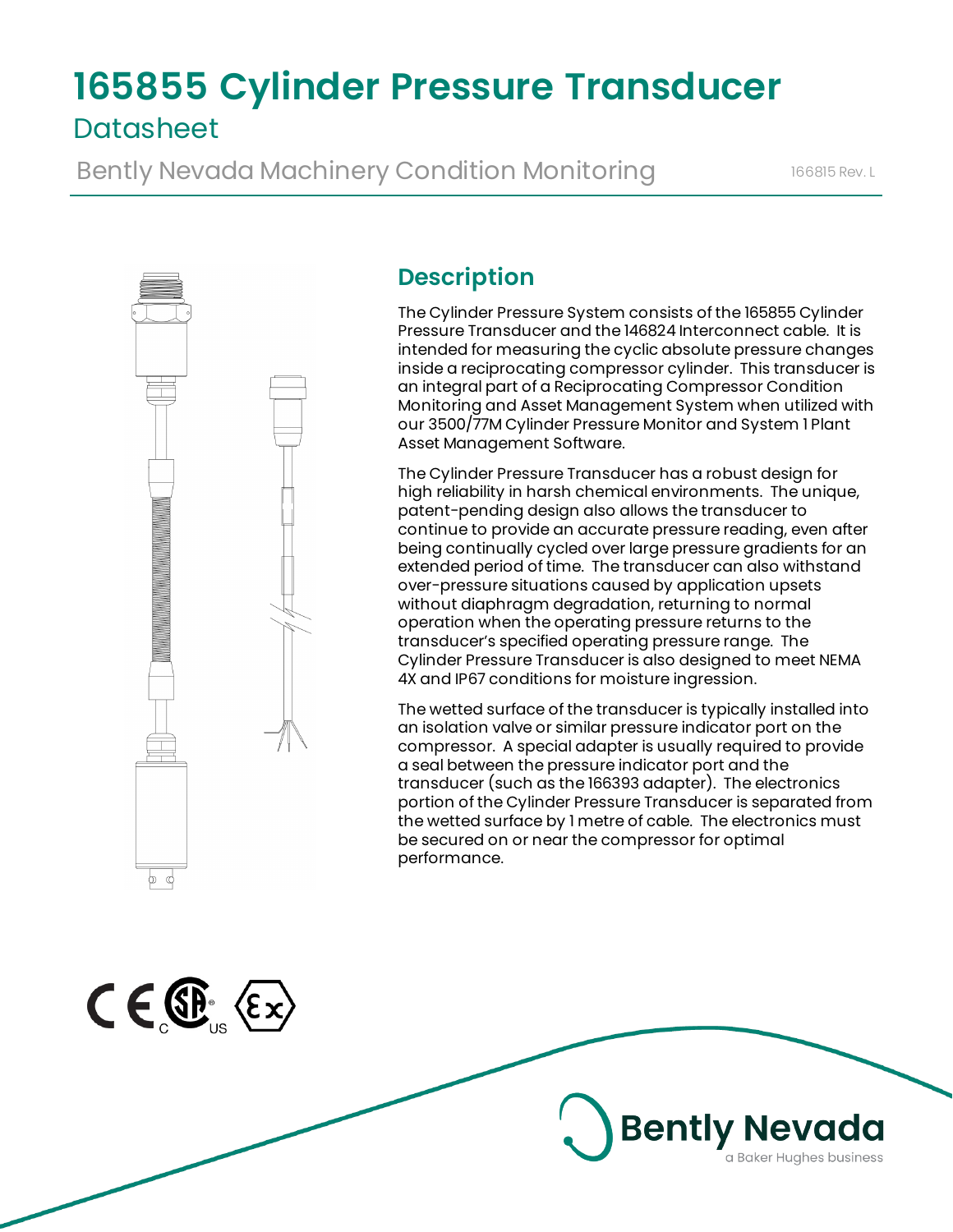Each pressure sensor will be shipped with pressure-temperature compensation data in order to optimize the measurement. Inputting the supplied data points into the 3500/77 Cylinder Pressure Monitor can minimize the operating temperature effects on the transducer.

# **Specifications**

#### **Cylinder Pressure Transducer System**

Operation outside the specified limits will result in false or inaccurate readings.

| <b>Transducer Characteristics</b>          |                                                                                           |  |  |
|--------------------------------------------|-------------------------------------------------------------------------------------------|--|--|
| Measurement<br>Range                       | 0 to 100/250/500/1000/2500/<br>5000/10,000 psia<br>0 to 6.8/17/34.5/69/172/345/689<br>bar |  |  |
| Proof (Over)<br>Pressure                   | 1.5X Full Scale                                                                           |  |  |
| <b>Burst Pressure</b>                      | 3X Full Scale (2X FS on 689 bar/<br>10,000 psia units)                                    |  |  |
| <b>Full Scale</b><br>Output                | $10 \pm 0.3$ Vdc                                                                          |  |  |
| Zero                                       | $0.5 \pm 0.1$ Vdc                                                                         |  |  |
| Power Supply                               | 18 to 30 Vdc                                                                              |  |  |
| Max. Current                               | $<$ 15 mA                                                                                 |  |  |
| Compensated<br>Temperature                 | $-40$ to 85 $\degree$ C<br>-40 to 185° F                                                  |  |  |
|                                            | $-1.0$ to $+2.0$ (for 6.8 and 17 bar/ 100<br>and 250 psia) %FS                            |  |  |
| <b>Thermal Zero</b><br>Shift               | -0.5 to +1.5 (for all other pressure<br>ranges)                                           |  |  |
|                                            | Note: Within compensated<br>temperature range.                                            |  |  |
| Thermal<br>Sensitivity<br>Shift            | See Graphs and Figures on page 6.                                                         |  |  |
| Linearity,<br>Hysteresis,<br>Repeatability | £ $\pm$ 0.3 %FS                                                                           |  |  |
| Frequency<br>response                      | 0Hz to 5500 Hz $\pm$ 1 dB                                                                 |  |  |
| Operating<br>Temperature                   | -40 to 85 (electronics housing) °C<br>-40 to 150 (sensor head) °C                         |  |  |

|                         | -40 to 185 (electronics housing) °F<br>$-40$ to 302 (sensor head) $\degree$ F |
|-------------------------|-------------------------------------------------------------------------------|
| Overvoltage<br>Category |                                                                               |

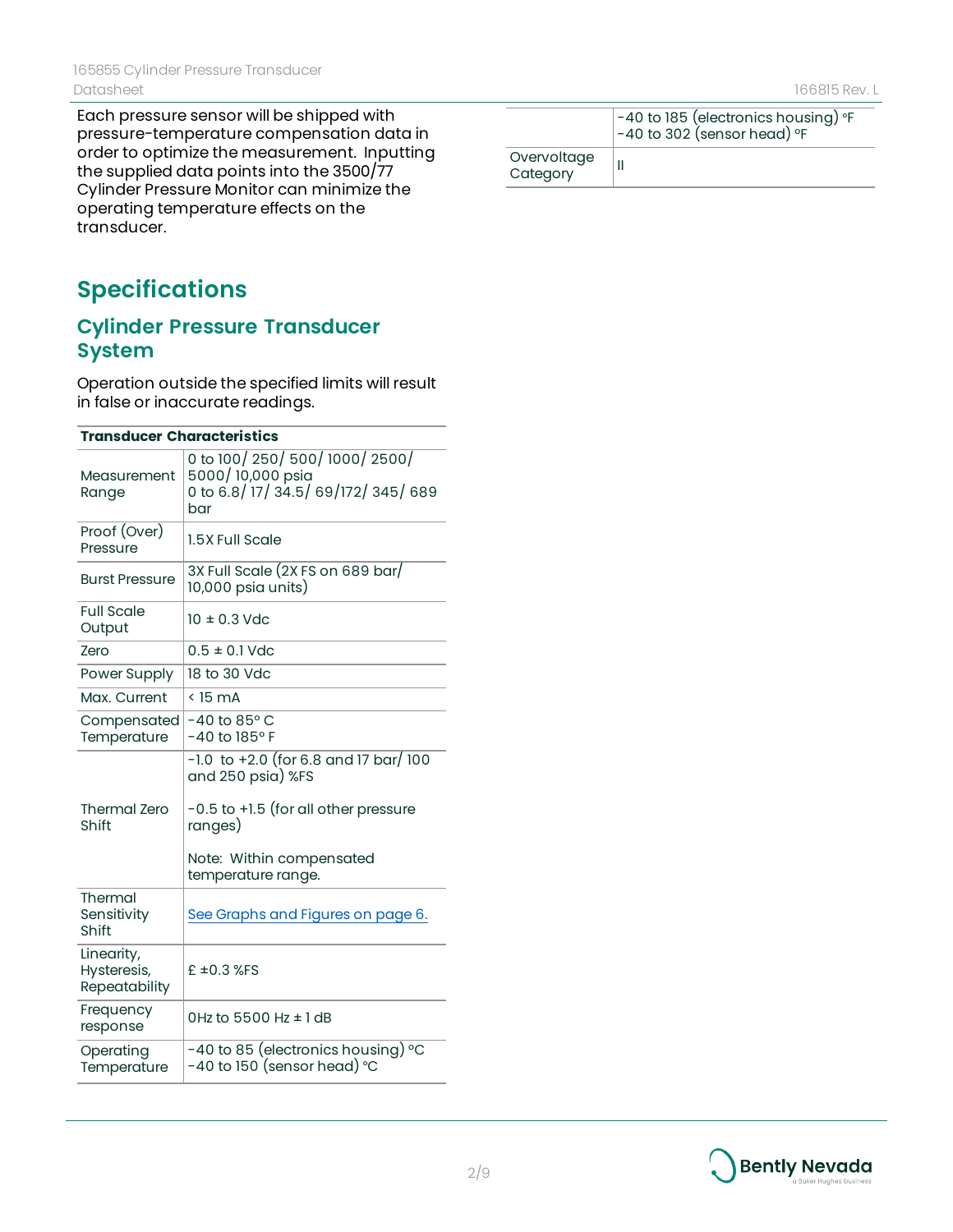| Weight                   | 250 g (0.55 lbm)<br>Sensor Head $150 g (0.33 lbm)$                                                                                            |  |  |
|--------------------------|-----------------------------------------------------------------------------------------------------------------------------------------------|--|--|
| Dimensions               | See diagram                                                                                                                                   |  |  |
| <b>Materials</b>         | Gold plated, per MIL-G-45204 Type III<br>Grade A, C-276 welded to a 316L<br>stainless steel body. (patent<br>pending)                         |  |  |
| Humidity                 | 95% condensing on exposed<br>surfaces excluding connector                                                                                     |  |  |
| Body                     | Designed to meet IP67                                                                                                                         |  |  |
| Operating<br>Temperature | Dependent upon O-ring material<br>Hifluor: -26°C to 150 °C (-15 °F to 302<br>∘F)<br>Ethylene Propylene:<br>-40°C to 150 °C (-40 °F to 302 °F) |  |  |
| Pressure<br>Media        | Fluid media compatible with C-276<br>and either Hifluor or Ethylene<br>Propylene o-ring material (common<br>media below)                      |  |  |
| Pollution<br>Degree      | $\overline{2}$                                                                                                                                |  |  |
| Maximum Use<br>Altitude  | 2000 meters above sea level                                                                                                                   |  |  |
|                          |                                                                                                                                               |  |  |

### **O-rings**

The o-ring utilized must be compatible with the type of gas or fluid that the transducer will be operated in. Consult your local representative for additional assistance.

| Hifluor (black)                   | Hydrogen sulfide, sulfuric acid,<br>butane, fuel oil, petroleum oil, turbine<br>oil, propane, propylene, butylenes,<br>and natural gas. |
|-----------------------------------|-----------------------------------------------------------------------------------------------------------------------------------------|
| Ethylene<br>Propylene<br>(purple) | Ammonium hydroxide, anhydrous<br>ammonia                                                                                                |
| Mounting<br>Torque                | 68 N-m (50 lbf-ft)                                                                                                                      |

#### **Accessories**

| 29660-01  | Mounting clamp for electronics<br>housing |
|-----------|-------------------------------------------|
| 166393-01 | 34-14 NPT Adapter                         |
| 166393-02 | 1/2-14 NPT Adapter                        |
| 04500022  | ADH Dow 4 Elec Ins Comp 4cc Tub           |
| 3500/77M  | <b>Cylinder Pressure Monitor</b>          |

#### **Notes**

- 1. 165855 designed to mate per SAE J1926. Transducer will not seal pressure sufficiently if not mated per SAE J1926.
- 2. Transducer diaphragm may become damaged upon contact with any foreign object. Care must be taken to protect diaphragm during handling and installation to help ensure proper performance.
- 3. O-ring must be adequately lubricated with supplied Parker Super-O-Lube prior to installation.
- 4. Depending upon application, acoustic resonance may occur. For specific details on acoustic resonance and indicator valves, contact your local sales or service representative for more information.
- 5. If the equipment is used in a manner not specified by the manufacturer, the protection provided by the equipment may be impaired.

It is highly recommended that an isolation valve be used in conjunction with the 165855 Cylinder Pressure Transducer. Valve materials must be compatible with sour gas environments.

For more information about installing and maintaining this product, refer to the Cylinder Pressure Transducer User Guide (document 166820).

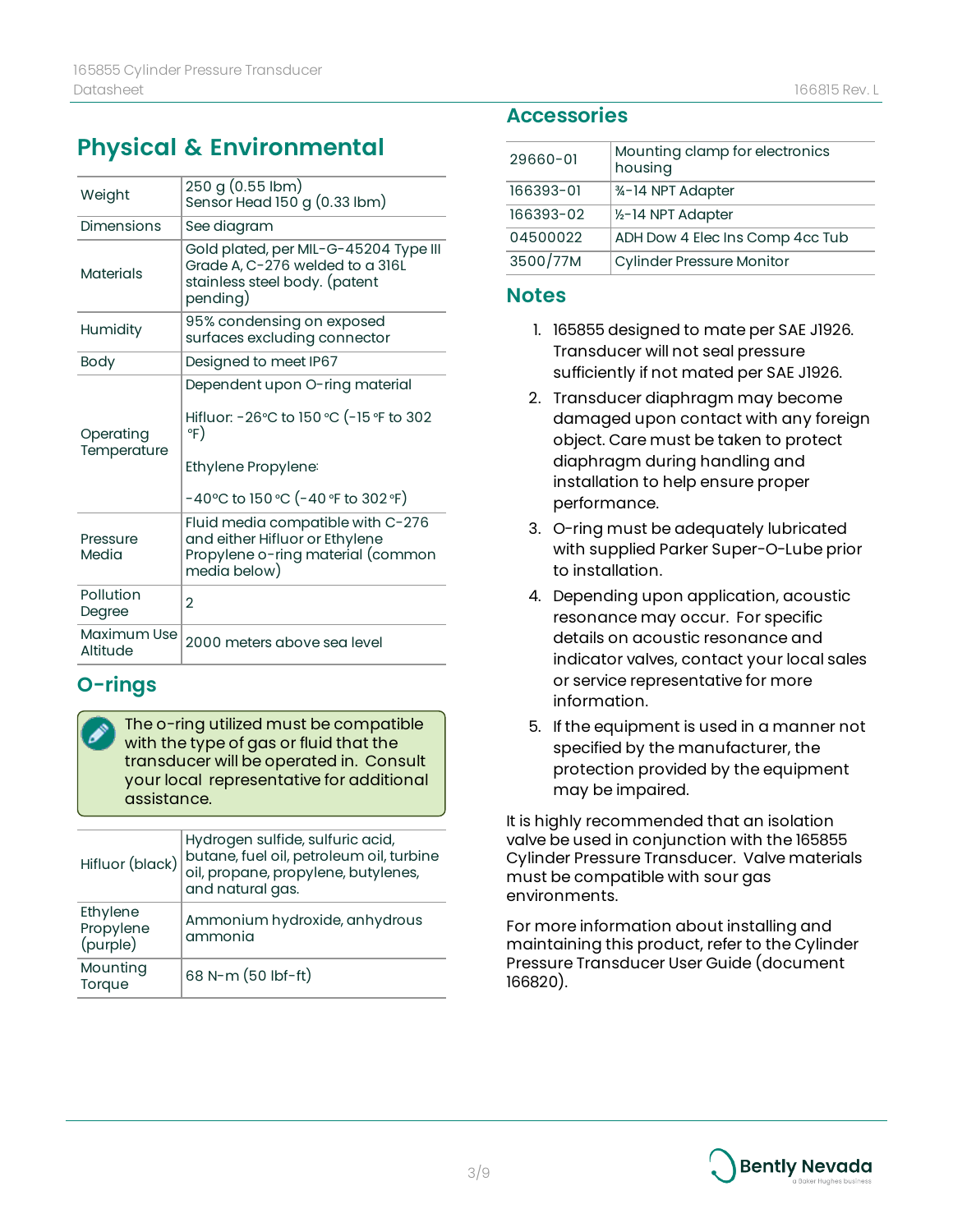### **Compliance and Certifications**

#### **FCC**

This device complies with part 15 of the FCC Rules. Operation is subject to the following two conditions:

- This device may not cause harmful interference.
- This device must accept any interference received, including interference that may cause undesired operation.

#### **EMC**

EN 61326-1

EMC Directive 2014/30/EU

#### **RoHS**

RoHS Directive 2011/65/EU

#### **ATEX (where the applicable dash option has been ordered)**

EN 60079-0

EN 60079-11

EN 60079-15

ATEX Directive 2014/34/EU

### **Hazardous Area Approvals**

For the detailed listing of country and product Í specific approvals, refer to the *Approvals Quick Reference Guide* (108M1756) available from [Bently.com.](http://www.bently.com/)

### **ATEX/IECEx**

#### **165855**

 $\left\langle \xi\bm{x}\right\rangle$  || 1 G Ex ia IIC T4 Ga

II 3 G Ex nA IIC T4 Gc T4 @ Ta =  $-40^{\circ}$ C to  $+85^{\circ}$ C

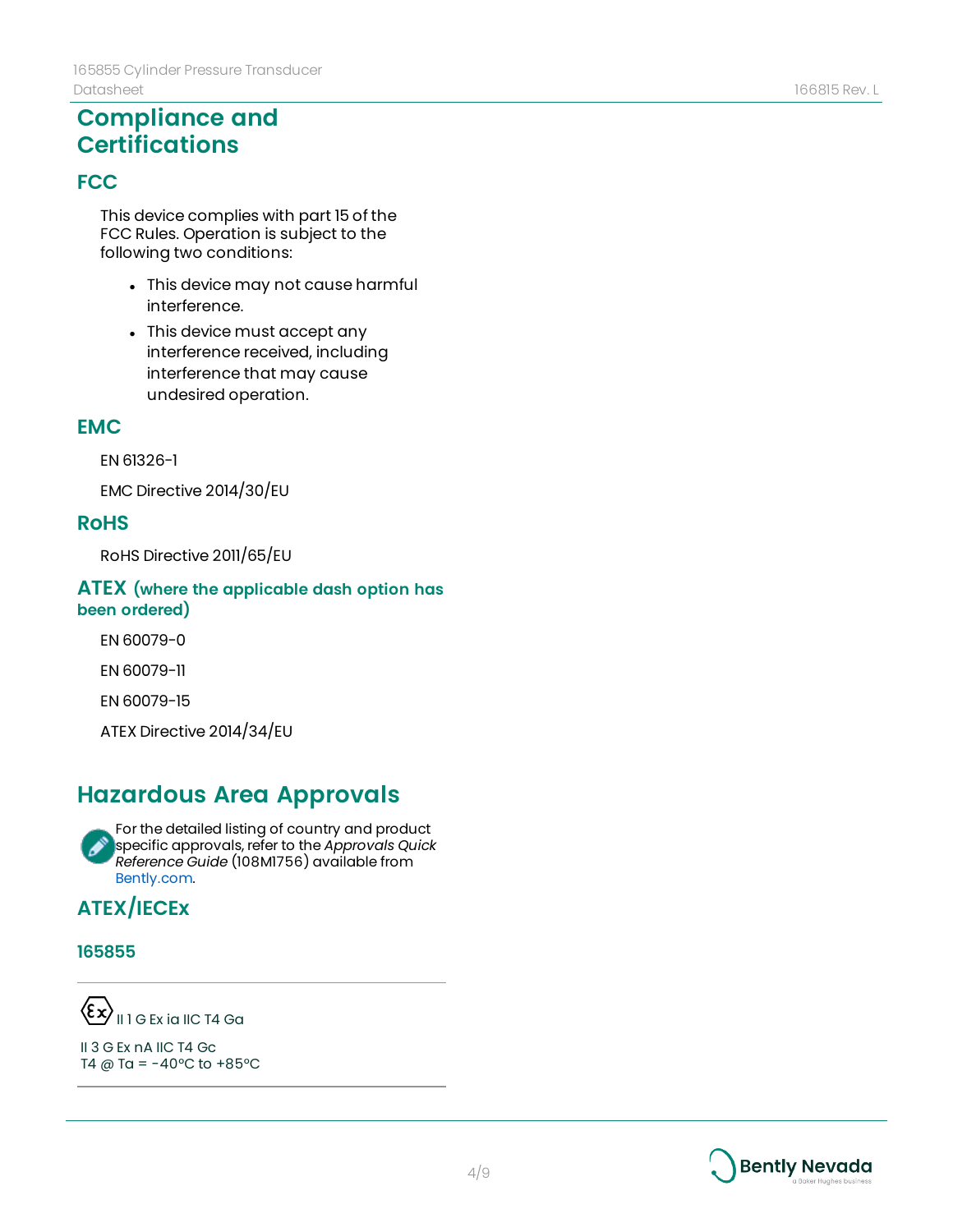# **Ordering Information**

For the detailed listing of country and product Í specific approvals, refer to the *Approvals Quick Reference Guide* (108M1756) available from [Bently.com.](http://www.bently.com/)

#### **Cylinder Pressure Transducer**



All transducers have 7/8-14 UNF thread and are supplied with North American and ATEX approvals.

#### **165855-AA**

| <b>A: Pressure Range Option</b> |                                                     |  |
|---------------------------------|-----------------------------------------------------|--|
| 0 <sub>1</sub>                  | 0 to 6.8 bar (0 to 100 psia)                        |  |
| 0 <sub>2</sub>                  | 0 to 17 bar (0 to 250 psia)                         |  |
| 0 <sub>3</sub>                  | 0 to 34.5 bar (0 to 500 psia)                       |  |
| 0 <sub>4</sub>                  | 0 to 69 bar (0 to 1,000 psia)                       |  |
| 05                              | 0 to 172 bar (0 to 2,500 psia)                      |  |
| 0 <sub>6</sub>                  | 0 to 345 bar (0 to 5,000 psia)                      |  |
| 07                              | 0 to 689 bar (0 to 10,000 psia)                     |  |
| 11                              | 0 to 6.8 bar (0 to 100 psia) $w/$ armor             |  |
| 12                              | 0 to 17 bar (0 to 250 psia) $w/$ armor              |  |
| 13                              | 0 to 34.5 bar (0 to 500 psia) $w/$ armor            |  |
| 14                              | 0 to 69 bar (0 to 1,000 psia) $w/$ armor            |  |
| 15                              | 0 to 172 bar (0 to 2,500 psia) w/ armor             |  |
| 16                              | 0 to 345 bar (0 to 5,000 psia) $\overline{w}$ armor |  |
| 17                              | 0 to 689 bar (0 to 10,000 psia) w/ armor            |  |

### **Cylinder Pressure Transducer Cable**

#### **146824-AAAA**

| <b>A: Length Option</b> |                                   |
|-------------------------|-----------------------------------|
| 0010                    | 10 ft $(3 m)$                     |
| 0025                    | 25 ft (7.6 m)                     |
| 0050                    | 50 ft (15.2 m)                    |
| 0100                    | $100 \text{ ft} (30.5 \text{ m})$ |
| 0200                    | 200 ft (61.0 m)                   |
| 0300                    | 300 ft (91.4 m)                   |
| 0400                    | 400 ft (121.9 m)                  |
| 0500                    | 500 ft (152.4 m)                  |
| 1000                    | 1,000 ft (304.8 m)                |

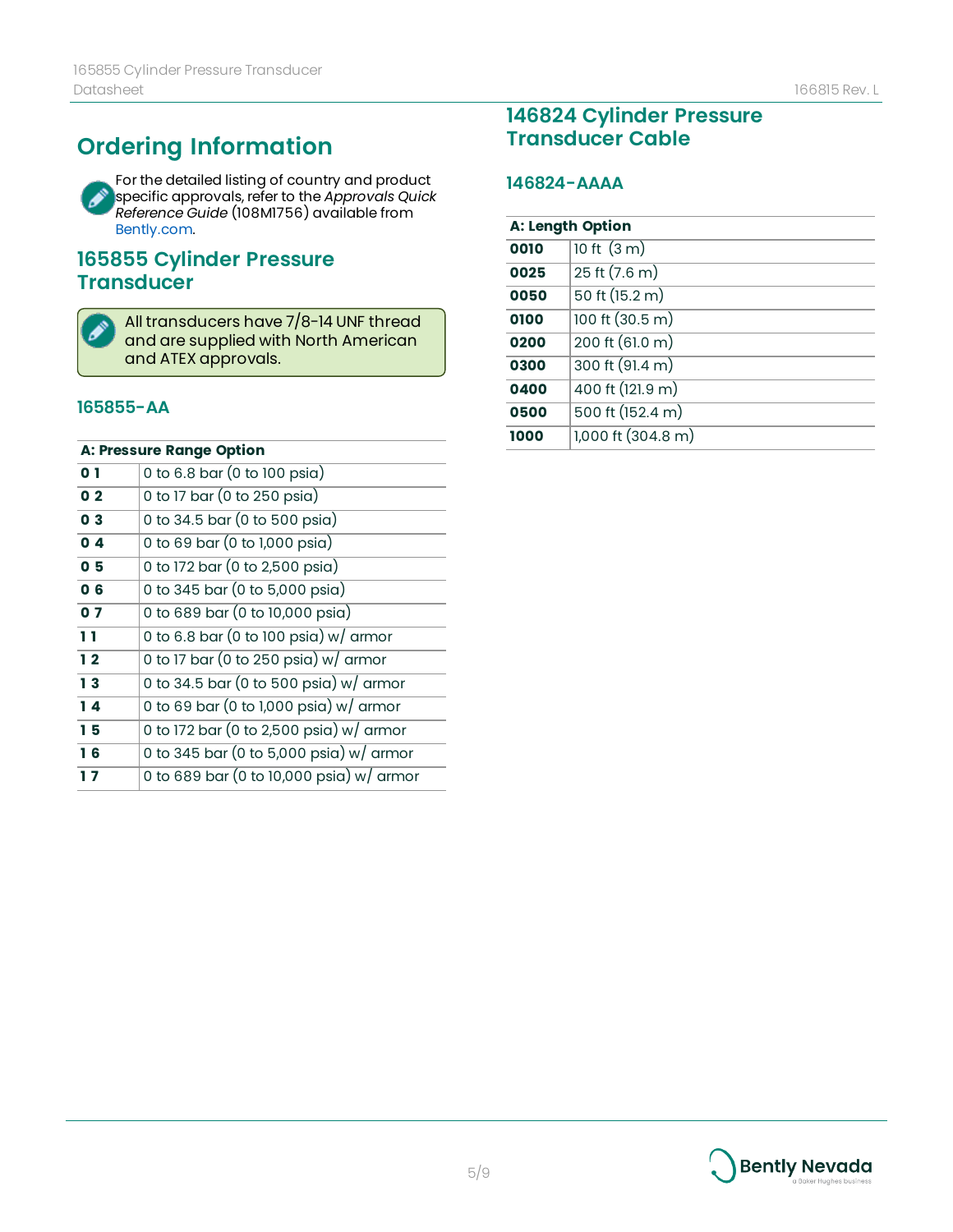## <span id="page-5-0"></span>**Graphs and Figures**



#### **Figure 1: Typical Thermal Sensitivity Shift**



#### **Figure 2: 165855-AA Cylinder Pressure Transducer and Bore per SAE J1926**

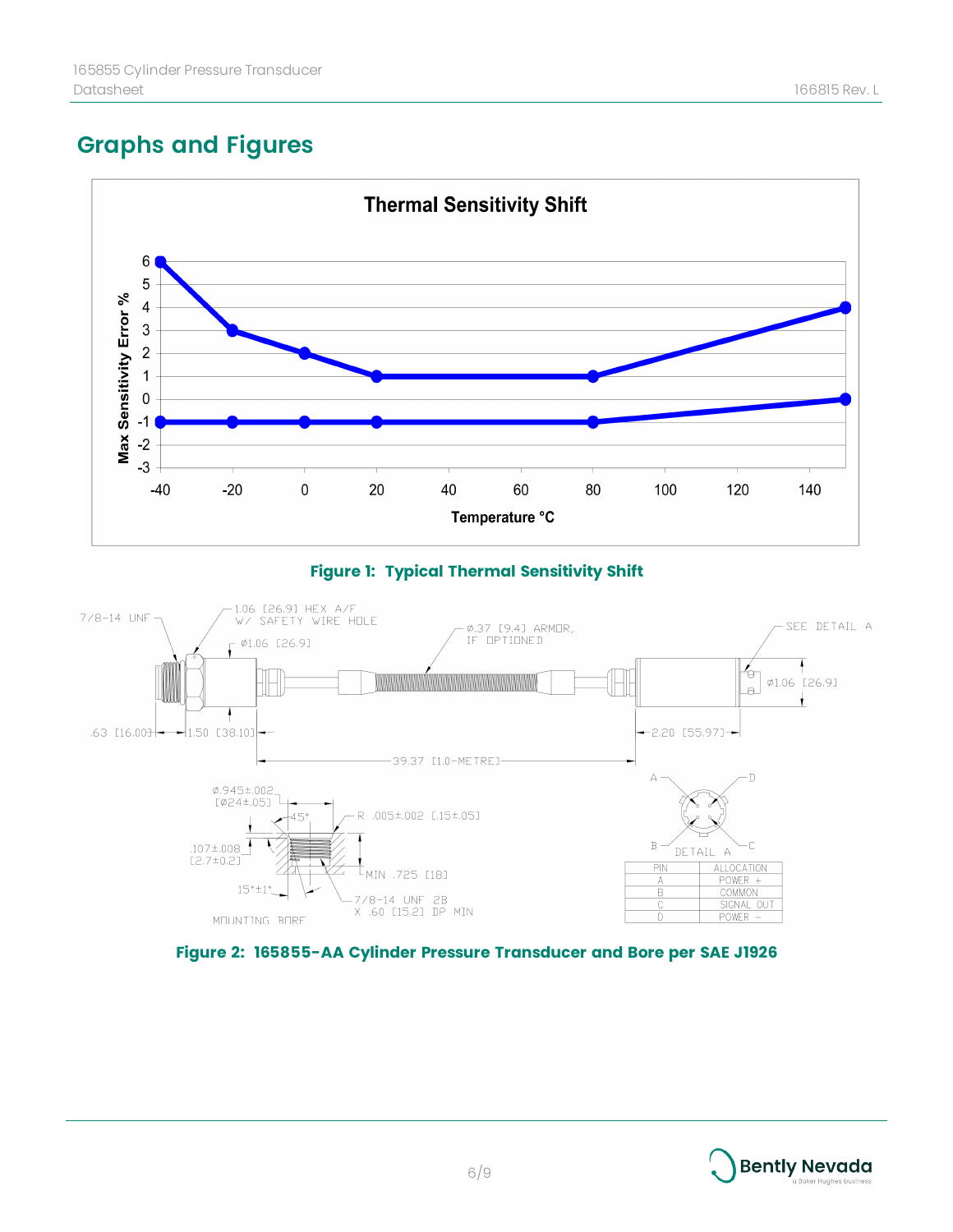

| CONNECTOR  | WIRE COLOR | WIRE<br><b>DESCRIPTION</b> |
|------------|------------|----------------------------|
| PIN "A"    | RFD        | POWER                      |
| " □"       | BI ACK     | COMMON                     |
| "∩"<br>PIN | WHITE      | SIGNAL                     |
| $" \cap "$ |            |                            |

#### **Figure 3: 146824-AAAA Cylinder Pressure Cable**



#### Adapter notes:

- 1. The 166393-AA adapter is rated to 345 bar (5,000 psi) per ASME B31.1.
- 2. When exceeding 345 bar (5,000 psi), the 166393-AA is not recommended. In applications exceeding 345 bar (5,000 psi), direct mounting of the 165855 transducer per SAE J1926 is highly recommended.

#### **Figure 4: 166393-AA Adapter**

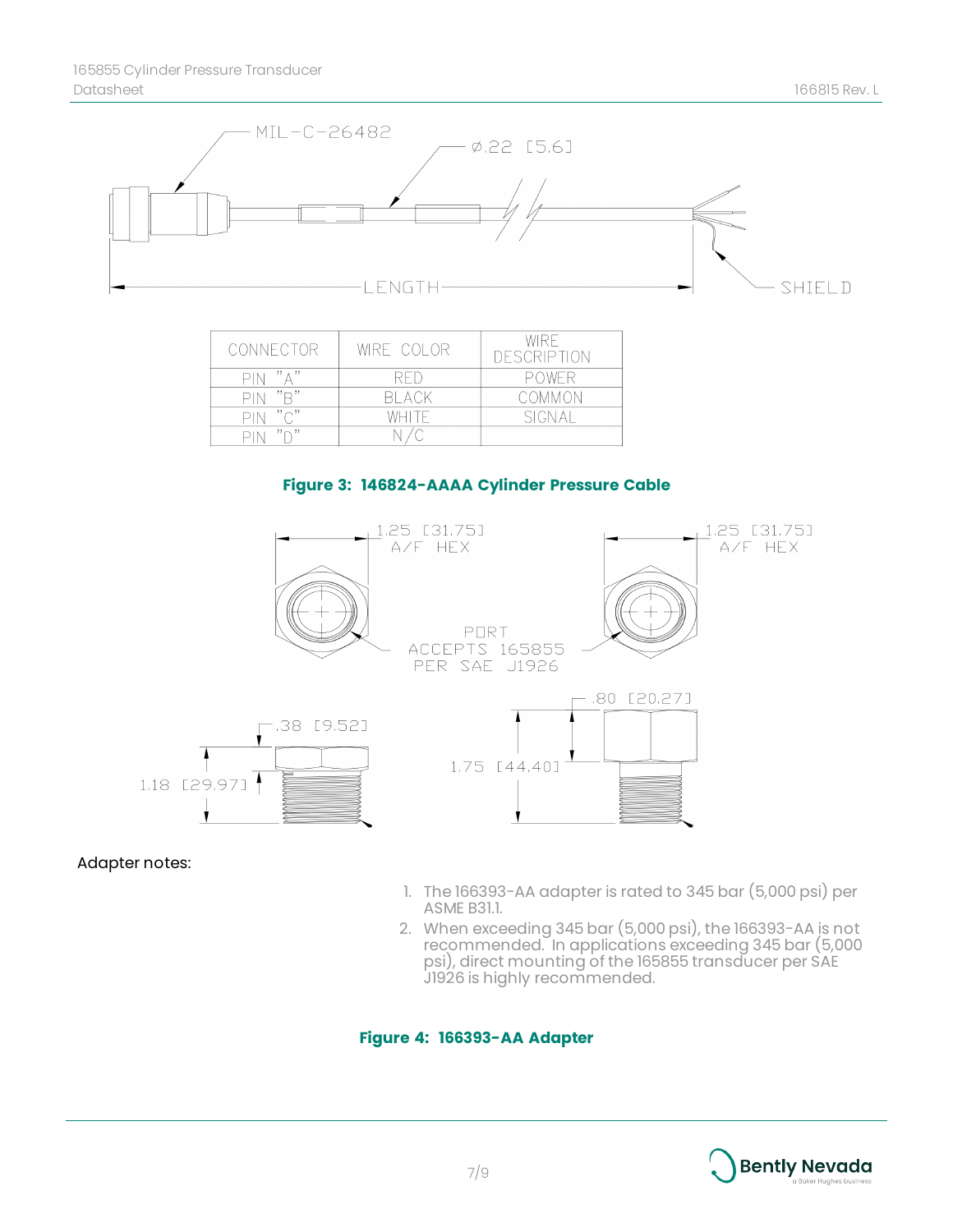

**Figure 5: 29660-01 Mounting Clamp, use with M6 or ¼-20 (not supplied)**